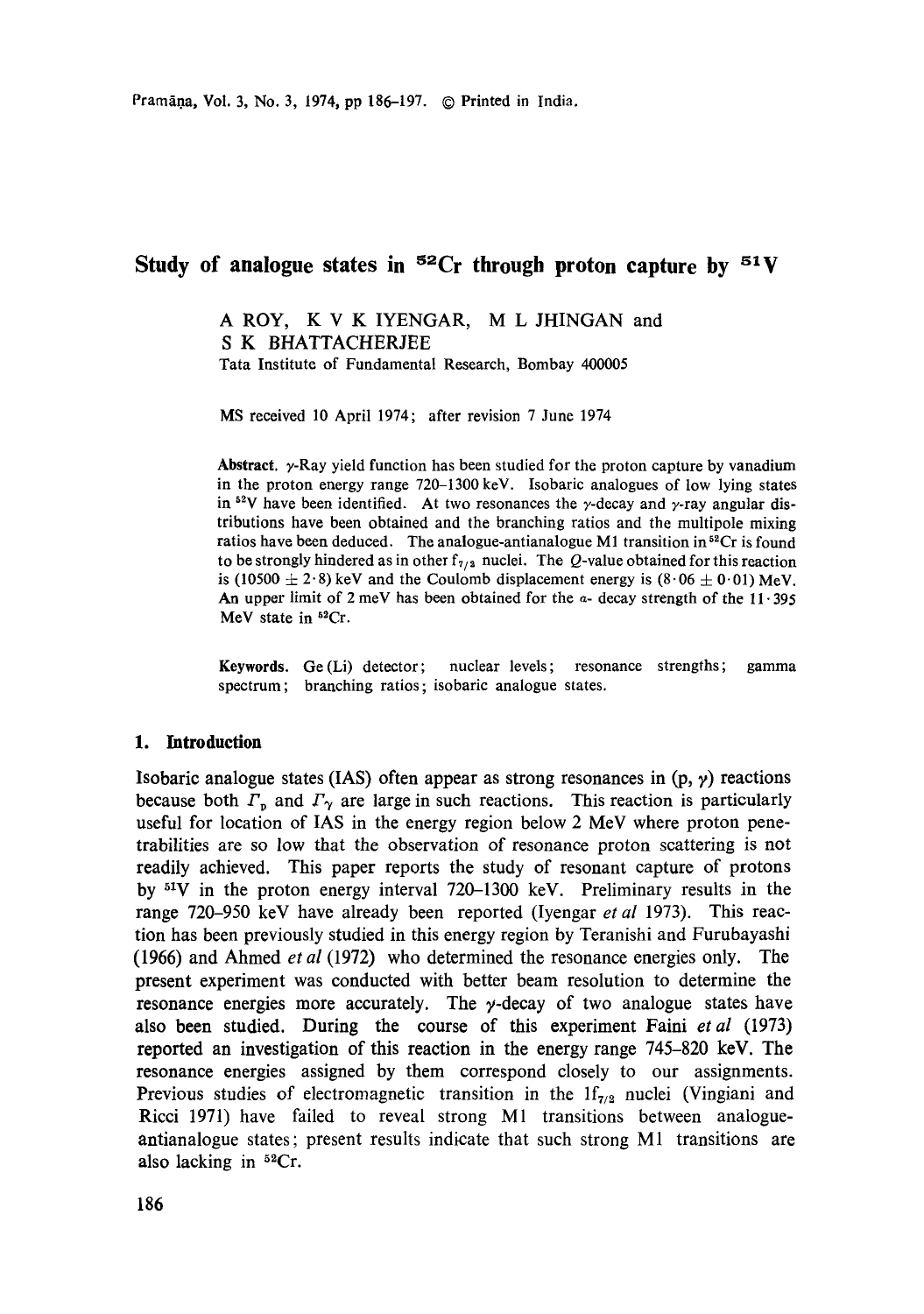### **2. Experimental details**

2.1.1. *y-ray yield function--The* experiment was performed with a proton beam of  $3-4 \mu$ A from the 1 MV Cockroft-Walton accelerator at this Institute in the energy range 720–950 keV and with the mass-3  $(H_0H^+)$  beam of 0.6  $\mu$ A from 5" 5 MV Van de Graaff accelerator at BARC, Bombay, in the proton energy range 900-1300 keV. As proton current from this Van de Graaff accelerator at these energies was too low for pursuit of experimental investigations we resorted to the use of molecular beams. The mass-3 beam (at thrice the desired proton energy) was preferred to the mass-2  $(H_2^+)$  beam (at twice the energy) as it was more abundant. The energy resolution in the lower energy region was about  $1.5$  keV at 1 MeV.

The targets were prepared by evaporating in vacuum, turnings of natural vanadium of high chemical purity  $(99.95\%)$  from a heated tungsten filament on to ultrasonically cleaned tantalum backings. The beam was focussed to a spot of size 2 mm  $\times$  2 mm with the help of magnetic quadrupole lenses. No cooling of the target was found necessary. This also helped to keep the carbon deposition on the target to a minimum.

In the proton energy range 720–950 keV, the  $\gamma$ -ray yield function was obtained with the help of two Nal(Tl) detectors, one  $10.2$  cm by  $10.2$  cm and the other  $10<sup>0</sup>$  2 cm by 12 $\cdot$ 7 cm placed on either side of the target tube at 90 $\degree$  to the direction of incident beam. The entire assembly was surrounded by a plastic scintillation detector which was viewed by four fast 12"7 cm dia. photomultipliers. The pulses from the two NaI(T1) detectors were mixed in a summing circuit and were anticoincidence gated by the plastic scintillator pulses. The assembly is shown schematically in figure 1. The anticoincidence assembly (used for obtaining the yield function) helped to reduce the background in the  $\gamma$ -ray energy range



Figure 1. NaI(Tl)-plastic scintillator anticoincidence assembly used for obtaining  $\gamma$ -ray yield functions.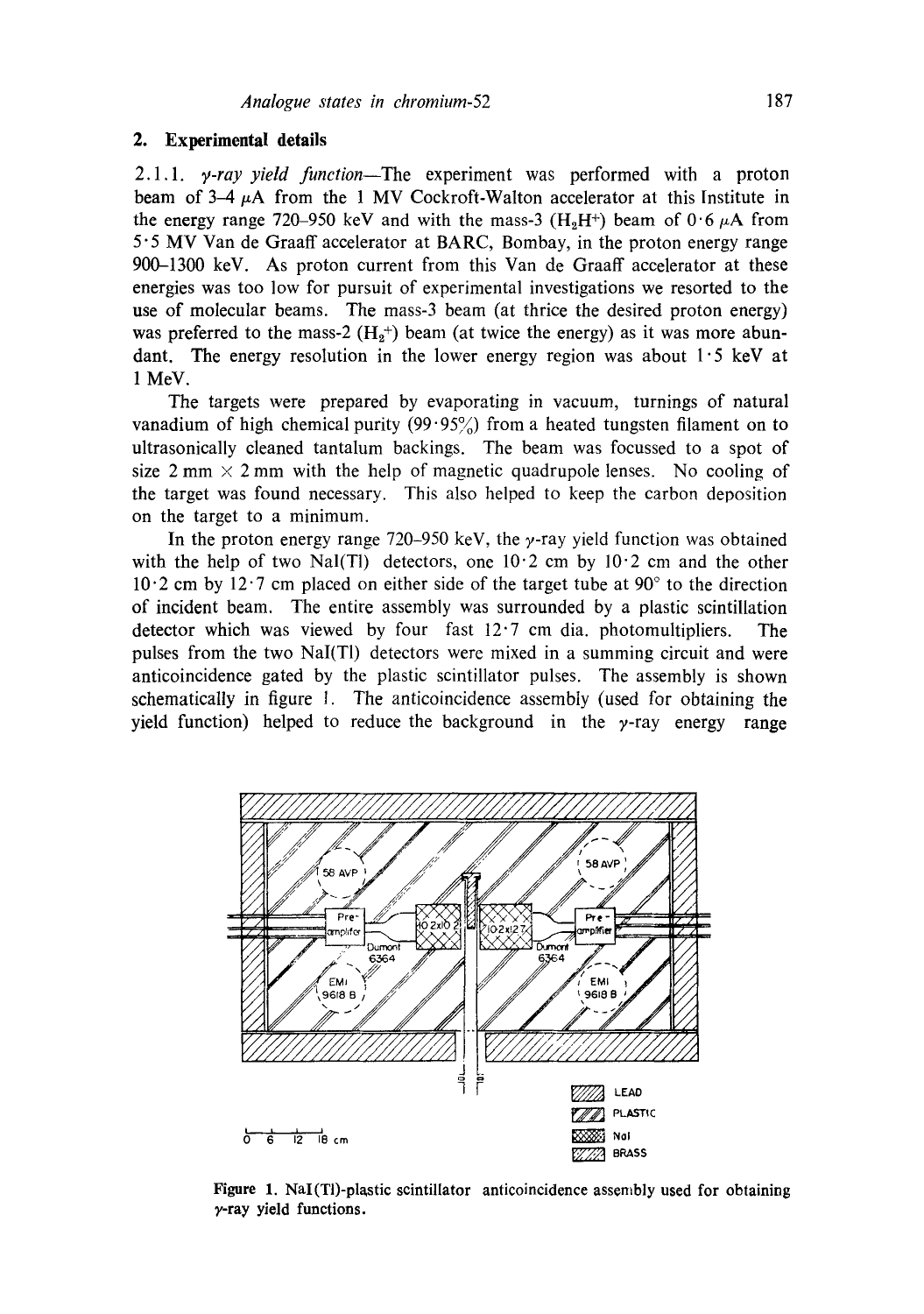3-13 MeV by a factor of five. The yield function was also obtained with  $\gamma$ -rays in the energy interval 8–13 MeV. Both thin  $(\sim 3 \text{ keV})$  and thick  $(\sim 15 \text{ keV})$  targets were used under identical detector conditions and the target thickness for the thin target was determined from the ratio of the area under the thin target yield to the step in the thick target yield (Gove 1959). The accelerator energy was calibrated with the help of resonances in <sup>27</sup>Al(p,  $\gamma$ )<sup>28</sup>Si reaction at 633, 774 and 923 keV and the 872 keV resonance in  $^{19}F(p, \alpha y)^{16}O$  reaction.

The yield function in the proton energy range 900-1300 keV was obtained with a single  $12.7$  cm by  $12.7$  cm NaI(Tl) detector surrounded by 5 cm thick lead shielding. The detector was placed at an angle of  $90^\circ$  to the direction of incident beam at a distance of 5 cm from the target. The target thickness was about 10 keV. The accelerator energy was calibrated with the resonance at 992 keV in <sup>27</sup>Al (p,  $\gamma$ ) <sup>28</sup>Si reaction.

2.1.2. *Identification of analogue states--The* energy required for the proton to excite the ground state analogue is given by the relation

$$
Q_{\rm o} + E_{\rm p} \, \text{(cm)} = \Delta E_{\rm e} + E_{\beta} - 0.782 \, \text{ in MeV}
$$

where  $\triangle E_c$  is the Coulomb energy difference,  $E_\beta$ , the end point energy for  $\beta$ -decay of the parent analogue state and  $Q_p$  the  $Q$ -value for the reaction. The value 0.782 MeV is the mass difference between the neutron and the hydrogen atom. Since Coulomb forces are of long range nature, they are not very sensitive to the details of nuclear structure. Thus, we expect  $\Delta E_e$  to be nearly the same for all pairs of analogue states in the nuclei under consideration. This is a great aid in the identification of the analogue states. Also because of their large  $\Gamma_p$  and  $\Gamma_\gamma$  values they would appear as quite strong resonances in the yield function.

# 2.2. *y*-decay of analogue states

A Ge (Li) detector of 27 cm<sup>3</sup> active volume was used to obtain the  $\gamma$ -spectra at the resonances. The spectra were taken at 90 ° to eliminate Doppler shifts. A computer program was used to calculate the centroids of the  $\gamma$ -ray peaks in the spectra and the area under each peak.  $y$ -rays from radioactive sources and from the decay of the 992 keV resonance in <sup>27</sup>Al(p,  $\gamma$ )<sup>28</sup>Si were used for the energy calibration of the 4096 channel pulse height analyser. The relative efficiency of this detector was also determined with the help of  $\gamma$ -rays from the same resonance. For the measurement of the thick target yield of the 912 keV resonance and the  $\gamma$ -decay at 55 $^{\circ}$  another Ge(Li) detector of 20 cm<sup>3</sup> active volume was used whose absolute efficiency was determined by comparison with a 7.6 cm  $\times$  7.6 cm NaI(TI) detector.

# 2.3. Angular distribution of y-rays

Since the  $\nu$ -ray intensities were very poor, angular distributions were obtained only for the strongest  $\gamma$ -ray transition at two resonances. The data were collected at  $0^\circ$ ,  $31^\circ$ ,  $55^\circ$ ,  $70^\circ$  and  $90^\circ$ , with the detector set at a distance of 8 cm from the target. The data were accumulated at each angle for a total period of 12 hr in three sub-runs of 4 hr each. The collected charge for each angle was  $\approx 0.1 \text{ C}$ . A 7.6 cm  $\times$  7.6 cm NaI(TI) detector at 90° was used to monitor the reaction yield during the angular distribution measurements. The data were fitted with the theoretical expression (Erne 1966)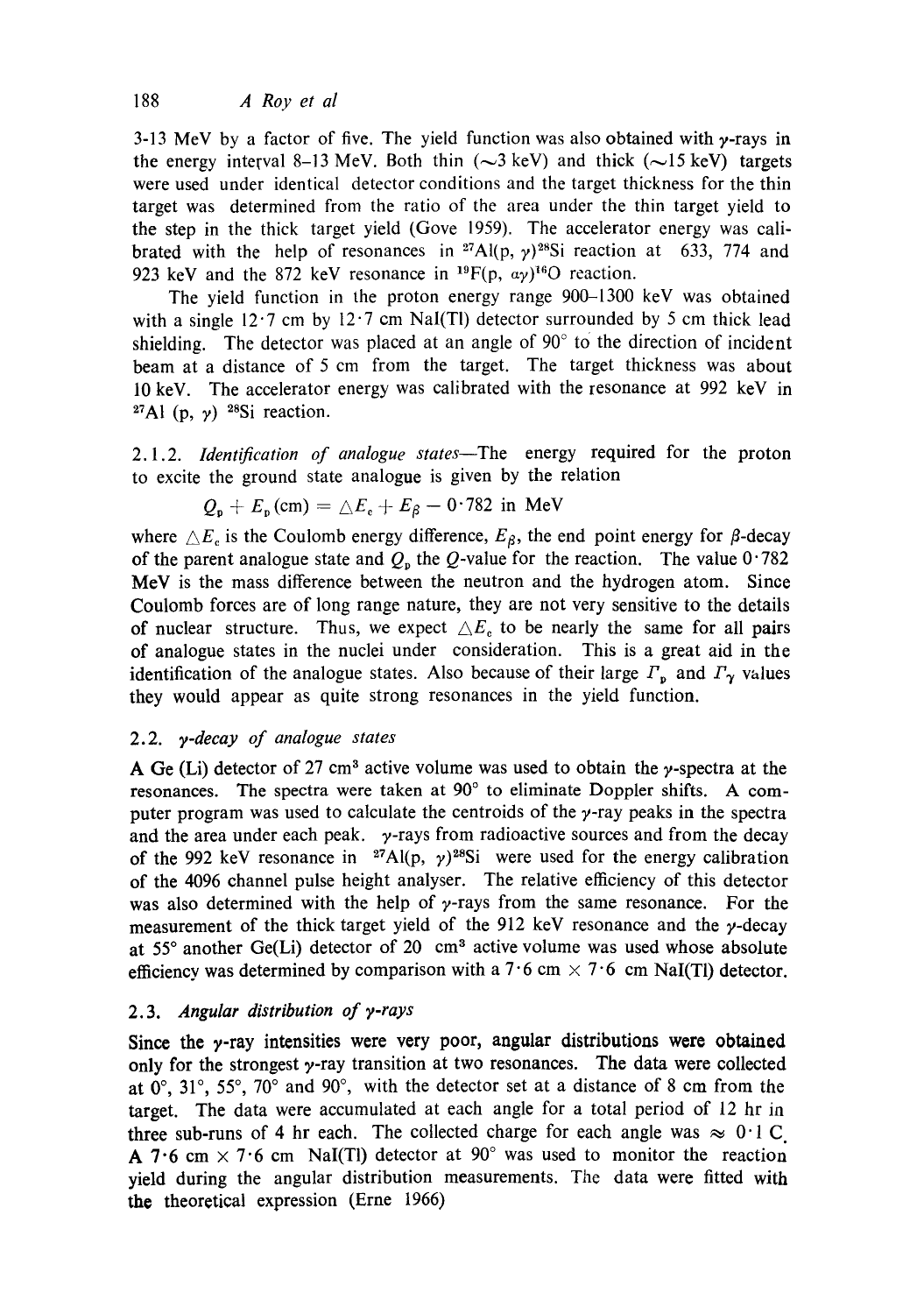*Analogue states in chromium-52* 189

$$
W(\theta) = \sum_{\mathbf{k}} A_{\mathbf{k}} Q_{\mathbf{k}} \zeta_{\mathbf{k}\mathbf{o}} P_{\mathbf{k}} (\cos \theta) \tag{1}
$$

where  $A_k$  are the correlation coefficients involving the multipole mixing ratio  $\delta$  and  $\zeta_{k_0}$  are the statistical tensors involving the channel spin mixing ratio  $\delta_s$  and the orbital mixing ratio  $\delta_1$ .  $P_k$  are the Legendre polynomials and  $Q_k$  are the solid angle correction factors. The  $Q_k$  were taken from Roy and Iyengar (1974). For the 912 keV resonance the angular distribution of the cascade  $\gamma$ -ray following the primary transition was also obtained so as to determine the mixing ratio uniquely. The mixing ratio for the cascade  $\gamma$ -transition and the  $J^{\pi}$  values of the bound states were taken from Rapaport (1970). For an assumed spin of the resonant state arctan  $\delta$  was incremented in steps of 3° over the range  $-90^\circ$  to  $+90^\circ$ .  $\zeta_{20}/\zeta_{00}$  was treated as a parameter and for each assumed value of  $\zeta_{20}/\zeta_{00}$ , the angular distribution of the primary and the cascade  $\gamma$ -rays was fitted simultaneously. The quality of each fit was summarised by

$$
\chi^2 = \frac{1}{n} \sum_{i} (Y(\theta_i) - W(\theta_i))^2 / (DY(\theta_i))^2 \tag{2}
$$

where  $Y$  and  $W$  represent the experimental and theoretical yields respectively, *DY* the error in the experimental yield and *n* the number of degrees of freedom. The minimum of  $\chi^2$  yielded the required values of  $\delta$  and  $\zeta_{20}/\zeta_{00}$ .

### *2.4. a-decay*

Due to the large Coulomb barrier and the isospin forbiddenness, the  $\alpha$ -decay width is expected to be very small. Recent experiments (Szabo *etal* 1972, Somogyi *et al* 1968) have proved the usefulness of plastic track detectors for the measurement of low yield reactions. Plastic track detector (cellulose nitrate) was used to detect the a-decay of the analogue state at  $11 \cdot 395$  MeV. A thick target of V  $({\sim} 15 \text{ keV})$  on carbon backing was employed for this purpose. The plastic detector in the shape of a rectangular strip was made to cover an angular region  $20^{\circ}$ -170 $^{\circ}$  at a distance of 10 cm from the target. The plastic was etched in an etching solution (150 g NaOH + 120 g KOH + 45 g KMnO<sub>4</sub>in 900 ml H<sub>2</sub>O) at  $50^{\circ}$  C for about 40 min. The strength of the solution and the time required for the etching were optimised to bring out the etch pits due to  $a$ 's prominently by developing the tracks due to a-particles from the reaction  $^{19}F(p, a)^{16}O$  at 872 keV proton energy.

### **3. Results and discussion**

### *3.1. Resonance energies*

The yield curves for  $\gamma$ -rays in the energy range 3-13 MeV obtained in this experiment are shown in figure 2. The peaks seen in the yield function are labelled by the numbers in parenthesis along with corresponding proton energies. The yield function for  $\gamma$ -rays in the energy range 8-13 MeV shows similar structures. The peaks at 784, 912 and 1210 keV can be clearly identified as analogues of the second, fourth and fifth excited states of  $52V$  respectively from the constant energy difference between these and the corresponding analogues. For the ground state analogue we have two candidates in peaks seen at 766 keV and 773 keV. Faini *et al* (1973) have identified the peak at 773 keV as the ground state analogue **by**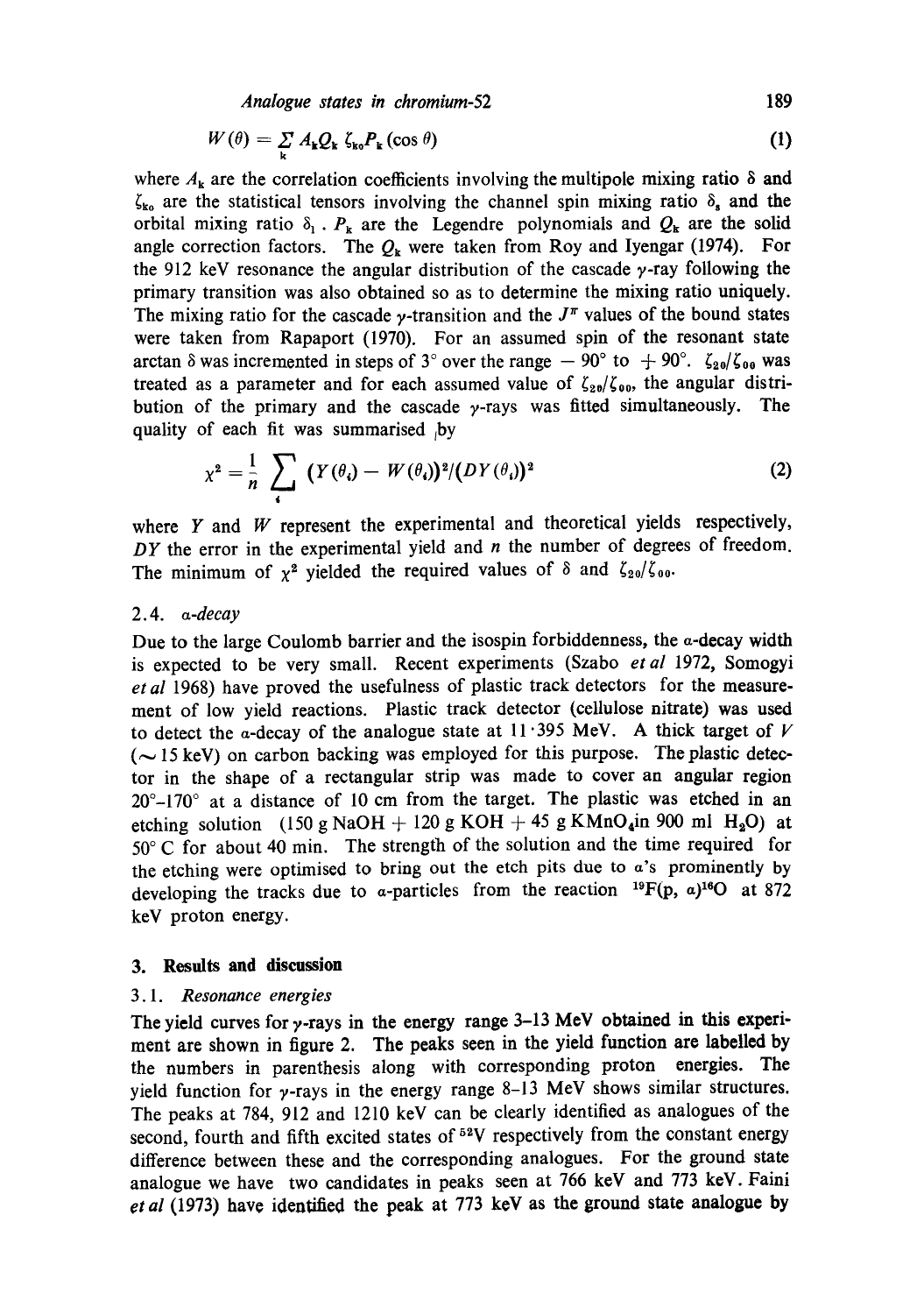

**Figure 2.**  $\gamma$ -ray yield function for the <sup>51</sup>V (p,  $\gamma$ )<sup>52</sup>Cr reaction. The abscissa in the 720-950 keV region is the magnetic field measured with a rotating coil gaussmeter. In the 900-1300 keV region it is the NMR frequency corresponding to the proton signalused for measuring the magnetic field. The peaks due to  $^{19}F$  in the background run occur at a lower energy than in the run with the V target. The reason for this is the different amounts of  $19F$  present as contaminant in the two runs. Peaks are shifted from their actual position to the higher energy side by half the target thickness in case of thin targets (Gore 1959).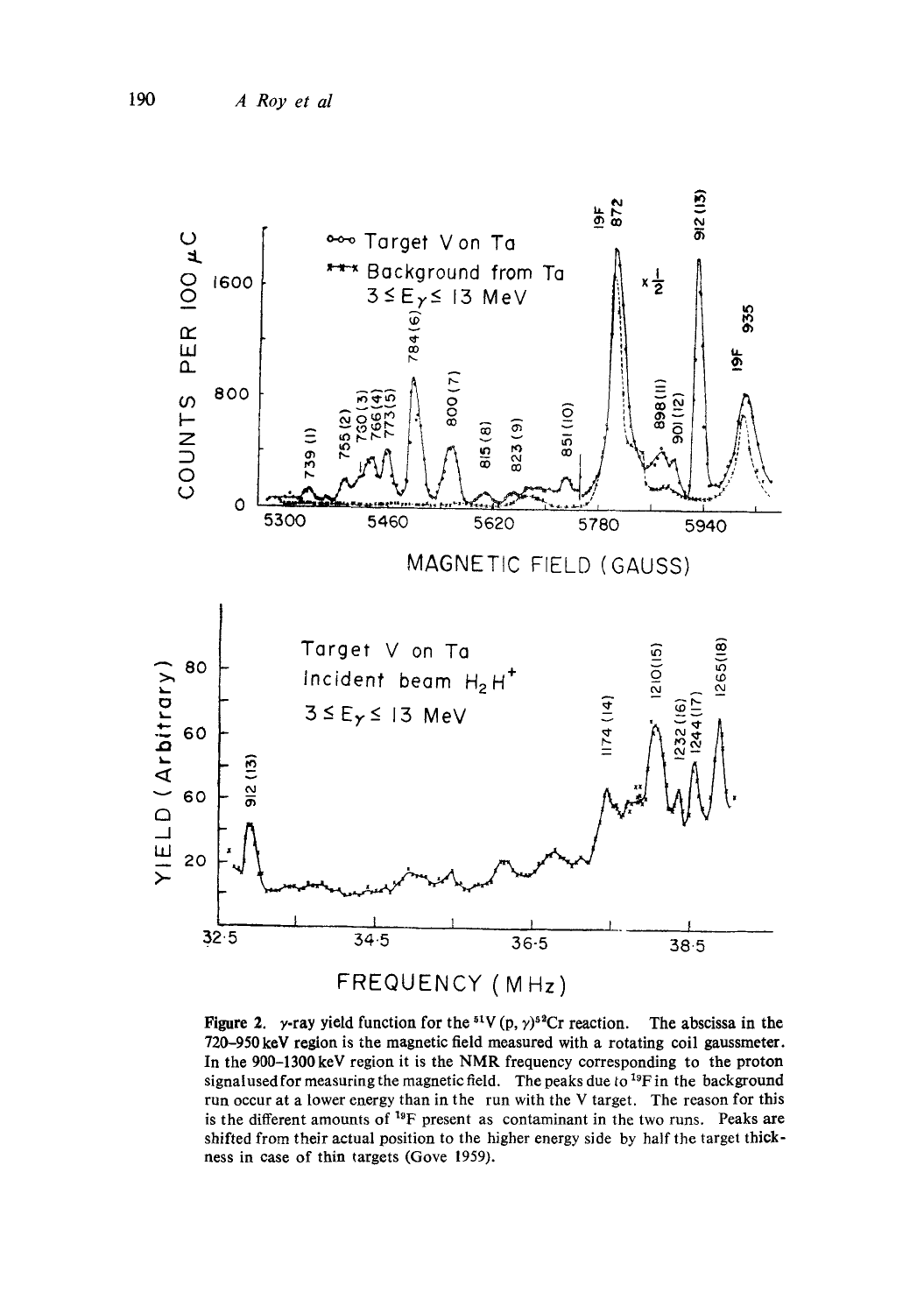| Identifi-<br>cation<br>number<br>from fig. 2 | $E_p$ (lab) <sup>a</sup><br>keV | $E_p$ (lab) <sup>h</sup><br>keV | $E_x$ in <sup>52</sup> Cr<br>MeV | Corres-<br>ponding<br>IAS in<br>52V | Strength<br>function<br>$(2J+1)\Gamma_p\Gamma_\gamma/\Gamma$<br>eV |
|----------------------------------------------|---------------------------------|---------------------------------|----------------------------------|-------------------------------------|--------------------------------------------------------------------|
| 1                                            | 739                             |                                 | $11 - 225$                       |                                     | $0.03 \pm 0.01$                                                    |
| $\overline{2}$                               | 755                             |                                 | $11 \cdot 241$                   |                                     |                                                                    |
| 3                                            | 760                             |                                 | $11 - 247$                       |                                     |                                                                    |
| $\overline{4}$                               | 766                             | 766                             | $11 - 252$                       | g.s.                                | $0.05 + 0.02$                                                      |
| 5                                            | 773                             | 774                             | 11.259                           |                                     | $0.06 + 0.01$                                                      |
| 6                                            | 784                             | 784                             | 11.269                           | 0.023                               | $0.13 \pm 0.03$                                                    |
| 7                                            | 800                             | 800                             | $11 - 286$                       |                                     | $0.06 \pm 0.02$                                                    |
| 8                                            | 815                             |                                 | $11 \cdot 300$                   |                                     |                                                                    |
| 9                                            | 828                             |                                 | $11 - 313$                       |                                     |                                                                    |
| 10                                           | 851                             |                                 | 11.335                           |                                     |                                                                    |
| 11                                           | 895                             |                                 | $11 - 378$                       |                                     |                                                                    |
| 12                                           | 901                             |                                 | 11.384                           |                                     |                                                                    |
| 13                                           | 912                             | 912                             | 11.395                           | 0.148                               | $0.58 + 0.10$                                                      |
| 14                                           | 1174                            |                                 | 11.651                           |                                     | $0.84 \pm 0.24$                                                    |
| 15                                           | 1210                            | 1210                            | 11.687                           | 0.437                               | $3.01 + 0.78$                                                      |
| 16                                           | 1232                            |                                 | $11 \cdot 708$                   |                                     | $0.56 \pm 0.16$                                                    |
| 17                                           | 1244                            |                                 | $11 - 720$                       |                                     | $1.18 + 0.34$                                                      |
| 18                                           | 1265                            |                                 | $11 - 741$                       |                                     | $1.52 \pm 0.43$                                                    |

**Table 1.** Resonances observed in the <sup>51</sup>V(p,  $\gamma$ <sup>52</sup>Cr reaction. The energies assigned to the resonance are accurate to  $\pm 2$  keV. For the excitation energies in <sup>sa</sup>Cr, the Q-value for the reaction is assumed to be  $10.500$  MeV

(a) Present experiment.

(b) Teranishi and Furubayashi (1966), Ahmed *etal* (1973), Faini *et al* (1973).

comparing the o-part of the M1 decay with the *ft* value of the Gamow-Teller part of the B-decay of the parent state. The resonances observed in this experiment along with their strength functions are presented in table 1.

### 3.2. *Decay schemes and Q-value*

3.2.1. *The resonance at* 912  $keV$ -Four  $\gamma$ -rays have been identified to arise from the decay of the analogue state formed at the proton energy of 912 keV to bound states in  $52Cr$ . A partial spectrum showing the regions where peaks due to  $\gamma$ -rays appear is shown in figure 3. The resonant level is found to have the strongest decay to the  $2.370$  MeV (4<sup>+</sup>) level. Two weaker transitions could also be easily identified to lead to the  $3.414 \text{ MeV } (3^+, 4^+)$  level and the  $3.617 \text{ MeV } (5^+)$ level. The other strong transition has been assigned to lead to a level at  $5.563$ MeV by matching the excitation energy of the resonant state with the sum of the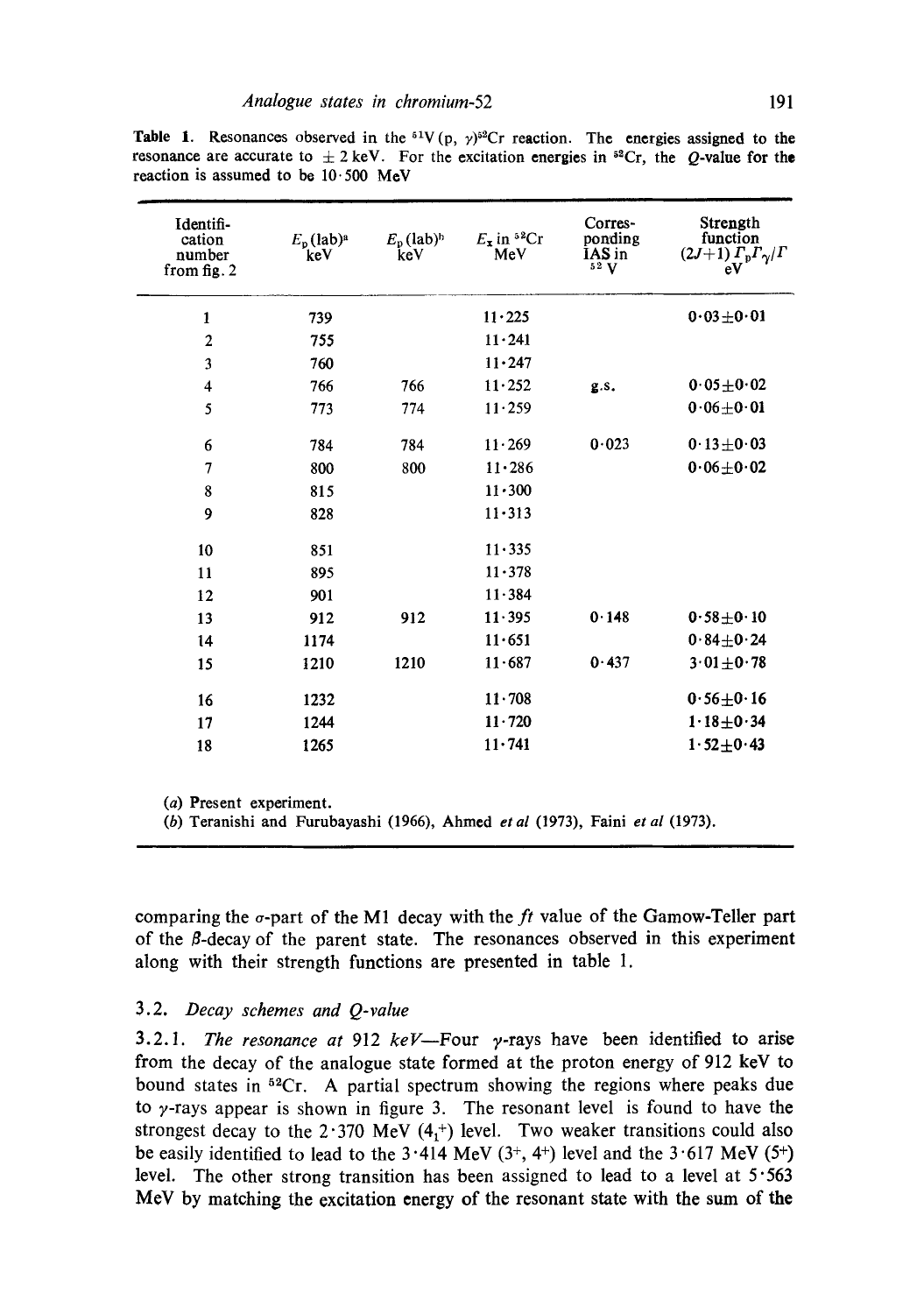A Roy et al



Figure 3. Partial y-ray spectrum for the decay of the 912 keV resonance. The energy dispersion in the range  $E_{\gamma} < 1.7$  MeV is 4.2 keV per channel and in the higher energy region  $E_{\gamma} > 1.7$  MeV it is 2.2 keV per channe

192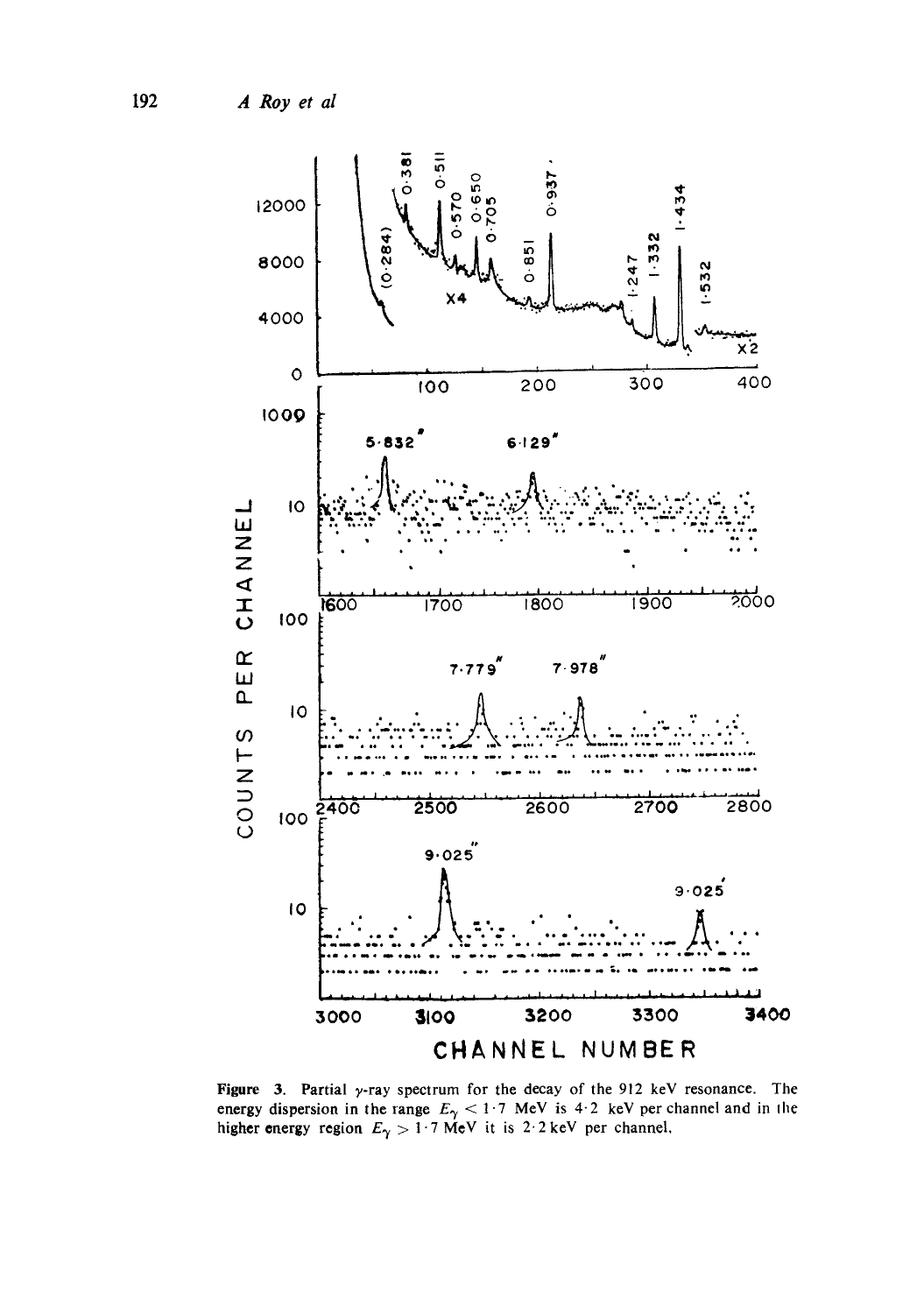energies of primary and secondary  $\gamma$ -rays. Although many levels are known to exist in  $5^{2}$ Cr in the neighbourhood of this energy (Rapaport 1970), it is difficult to identify it with any of them. The decay scheme along with the branching ratios obtained at  $55^{\circ}$  is shown in figure 4. The excitation energy for this state is determined to be  $11.395$  MeV from the y-ray energies. From this value and the proton energy in the centre of mass system corresponding to the resonance we deduce the Q-value for this reaction to be  $10500 \pm 2.8$  keV. This result is in agreement with the value  $10500 \cdot 8 + 3 \cdot 8$  keV appearing in the 1964 mass tables (Mattuch *et al* 1965).



Figure 4. Decay scheme for the 912 keV resonance indicating y-ray energies and branching ratios. Only the cascade  $\gamma$ -rays observed in this study are shown. The values assigned for the energy of the y-rays is accurate to  $\pm 2$  keV. The energy of the bound states in  ${}^{52}Cr$  and their  $J^{\pi}$  values are taken from Rapaport (1970).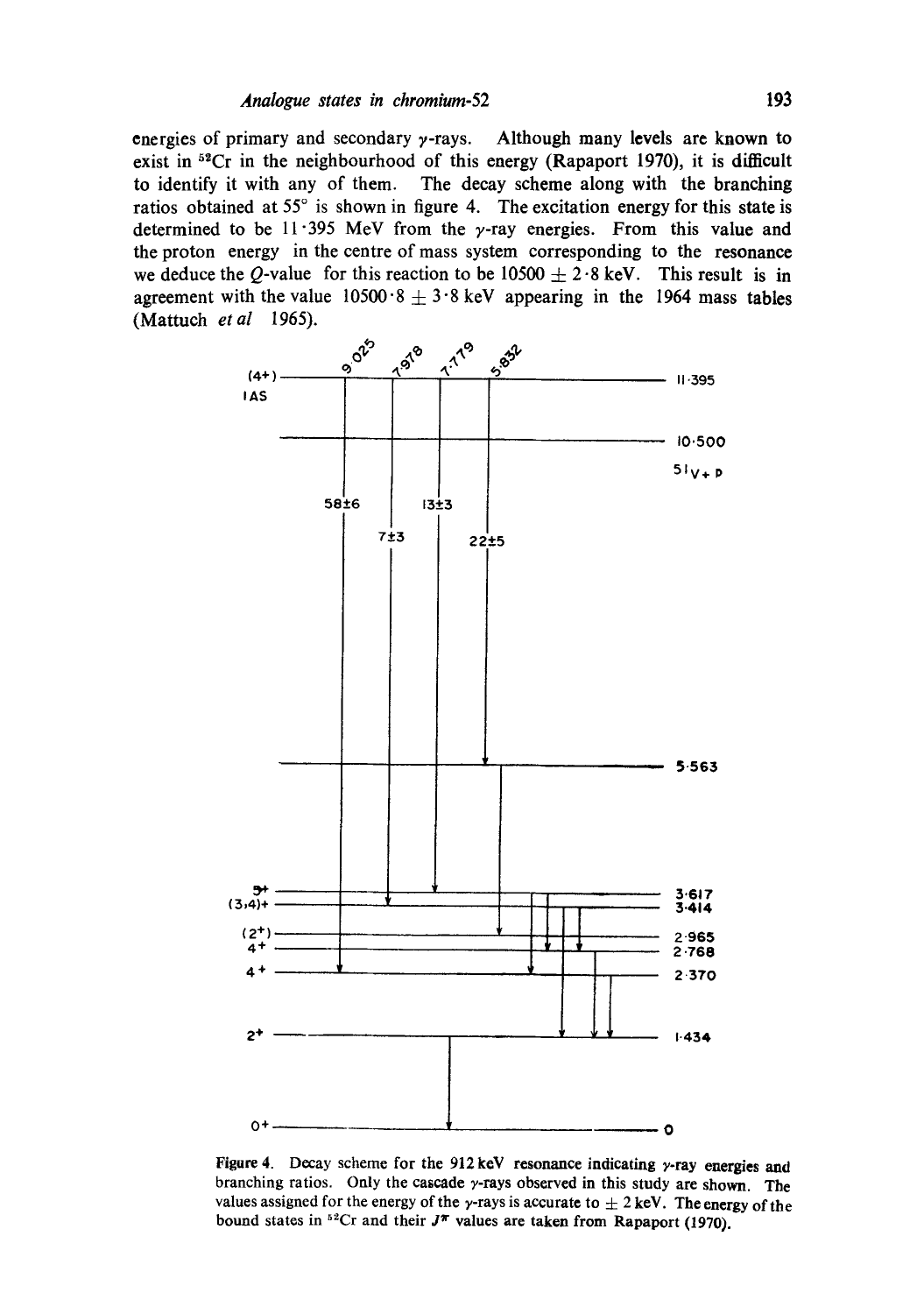**3.2.2.** *The resonance at* **1210** *keV.--Six* **7-rays can be identified to arise from the decay of the analogue state formed at the proton energy of 1210 keV. The**  strongest  $\gamma$ -ray having about 54% of the branching is due to the transition to the 1 **434 MeV**  $(2<sub>1</sub><sup>+</sup>)$  level. Other weaker transitions lead to the  $2.370$  MeV  $(4<sub>1</sub><sup>+</sup>)$ ,  $2.965$  MeV  $(2<sub>2</sub><sup>+</sup>)$ ,  $4.742$  MeV  $(0<sup>+</sup>)$  levels. Previous reports (Rapaport 1970) indicate a  $J^{\pi}$  value of  $(2^{+}, 3^{+})$  for the parent analogue state. Since we observe the decay of the resonant state to the  $4.742$  MeV (0<sup>+</sup>) level the  $J^{\pi}$  value of  $2^{+}$  is more **likely. Two new levels at 5 "054 MeV and 5 "446 MeV need to be assigned to account** 



**Figure 5. Decay scheme for the** 1210 **keV resonance with y-ray energies and branching ratios. Only the cascade y-rays observed in this study are shown.**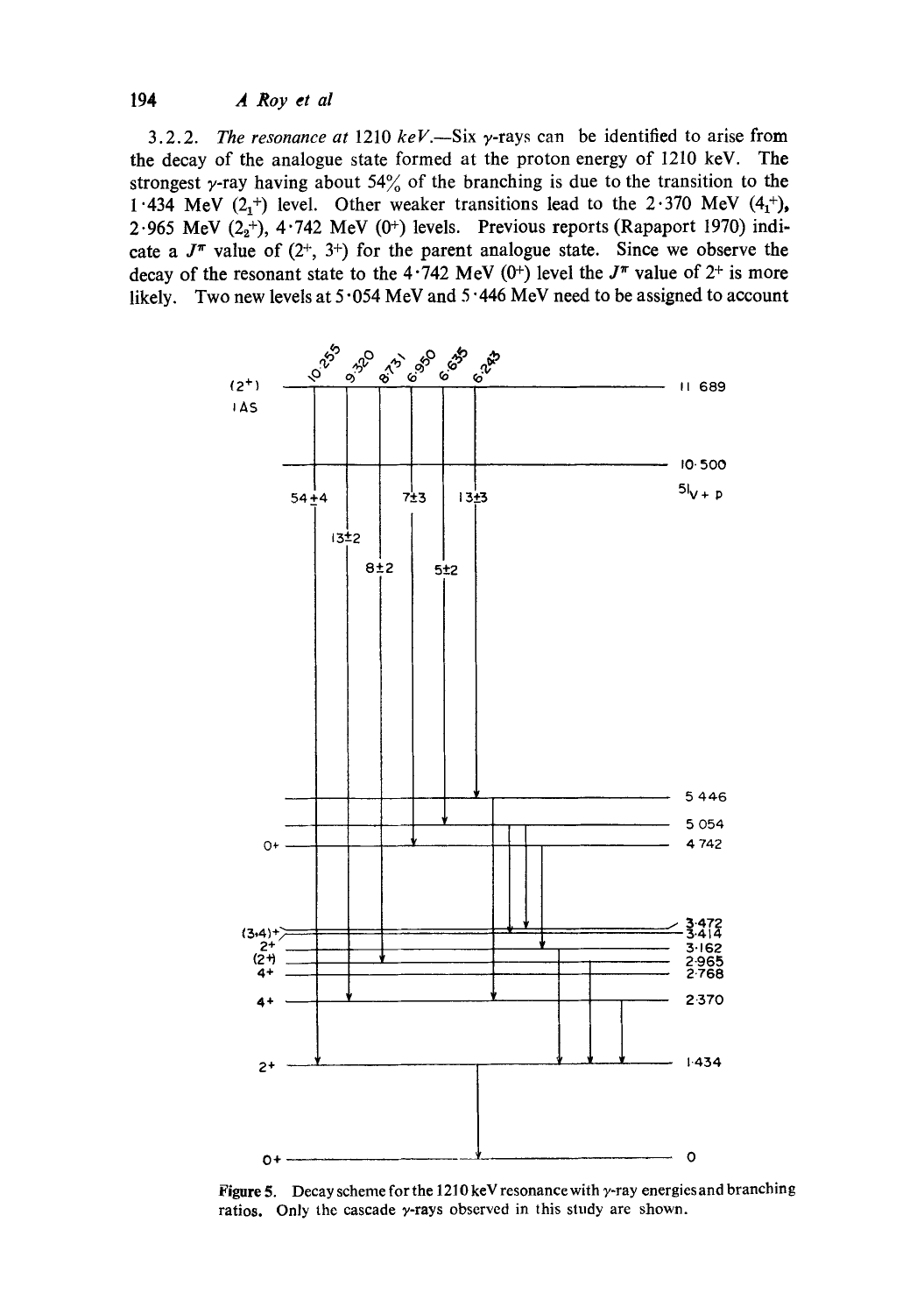for the observed  $\gamma$ -rays. For each of the primary  $\gamma$ -rays, cascade  $\gamma$ -rays have been identified. The decay scheme for this resonant state along with the branching ratios obtained at  $55^\circ$  is shown in figure 5. The excitation energy for this state is determined from the  $\gamma$ -ray energies to be 11.689 MeV.

#### 3.3. *Angular distribution and mixing ratios*

Both the  $J^{\pi}$  values 3<sup>+</sup>, 4<sup>+</sup> for the 11 · 395 MeV state fit well ( $\chi^2$  lower than  $0.1\%$ limit) the angular distribution  $(a_2/a_0 = -0.38 \pm 0.10)$  of the y-ray arising from the transition of the resonant state to the  $2.370$  MeV state. Previous reports (Archer and Kennett 1967, Van Assche *et al* 1966) indicate a  $J^{\pi}$  value of  $4^+$  for this resonant state. Since this state decays more strongly to the  $4<sub>1</sub>$ <sup>+</sup> level than to the lower  $2<sub>1</sub>$ <sup>+</sup> level, it appears that its  $J<sup>\pi</sup>$  value is more likely 4<sup>+</sup> than 3<sup>+</sup>. For the  $J^{\pi}$  assignment 4<sup>+</sup> to the resonant state we obtain a value of  $-0.5 \pm 0.2$  for the multipole mixing ratio and a value of  $0.63$  for the channel spin mixture (assuming no orbital angular momentum mixture).

For the transition between the 11  $689$  MeV state (2+) and the 1  $434$  MeV state  $(2, 4)$  the angular distribution is found to be isotropic  $(a_2/a_0 = 0.00 \pm 0.10)$ . For  $I=1$  case only one channel spin, *i.e.*, 3 can occur.

### 3.4. *Transition probabilities*

In the analogue resonances we excite the analogue of the low-lying states in the parent nuclei, which are expected to have a sizable single particle strength. This property will also be reflected in the large spectroscopic factors obtained in  $(d, p)$ reactions on the target nuclei. In medium-weight nuclei, the observed values of  $\Gamma_n$  are in the range of several tens of eV whereas  $\Gamma_\gamma$  is of the order of one eV. Hence, we can assume  $\Gamma_p \approx \Gamma$ . In such cases the resonance strength  $(2J + 1)$  $\Gamma_p \Gamma_\gamma / \Gamma$  reduces to  $(2J + 1) \Gamma_\gamma$ . Using this we find the *y*-widths for the 11.395 and 11.689 MeV states to be  $(0.064 \pm 0.010)$  eV and  $(0.60 \pm 0.15)$  eV, respectively. For the  $\gamma$ -ray arising due to the transition between the 11.395 MeV level and the  $2.370$  MeV level, we then find the following reduced transition probabilities :

$$
B(M1) = (1.4 \pm 0.7) \times 10^{-3} W.u.
$$

and

$$
B(E2) = (0.027 \pm 0.013) W.u.
$$

As in other f-p shell nuclei, here also we find that the MI transition is strongly hindered.

### 3.5. *Coulomb displacement energy*

The semi-empirical formula for Coulomb energy displacement (Anderson *et al*  1965) is

$$
\triangle E_{\rm c} = (1.444 \pm 0.005) (\bar{Z}/A^{1/3}) - (1.13 \pm 0.04)
$$

where  $\bar{Z}$  is the average of the initial and final Z values of the nuclei considered. For  ${}^{52}V_{-}{}^{52}Cr$ , this formula predicts  $\triangle E_{\rm c} = (7.96 \pm 0.07)$  MeV. Using the excitation energies of the resonances obtained in this experiment and the end point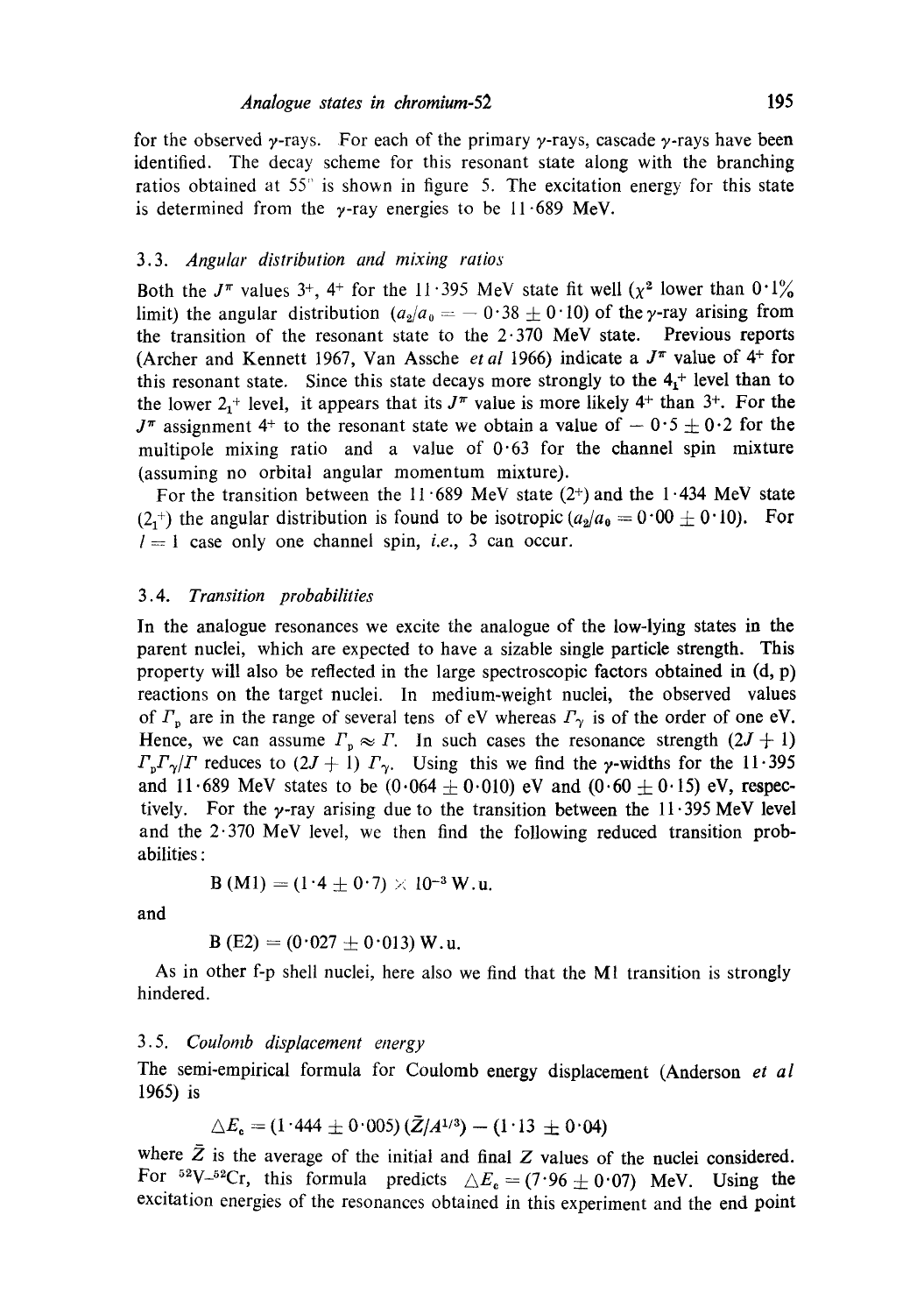

Figure 6. Angular distributions of  $\gamma$ -rays arising from (a) the transition between the 912 keV resonance and the  $2.370$  MeV level, and (b) the transition between the 1210 keV resonance and the 1.434 MeV level. The yield of the high energy  $\gamma$ -rays is normalised with respect to the isotropic yield of the  $10.759$  MeV  $\gamma$ -ray from the 992 keV resonance in <sup>27</sup>Al(p,  $\gamma$ )<sup>28</sup>Si reaction.



Figure 7. Plot of  $x^2$  versus arctan  $\delta$  for the fitting of angular distribution at the 912 keV resonance.